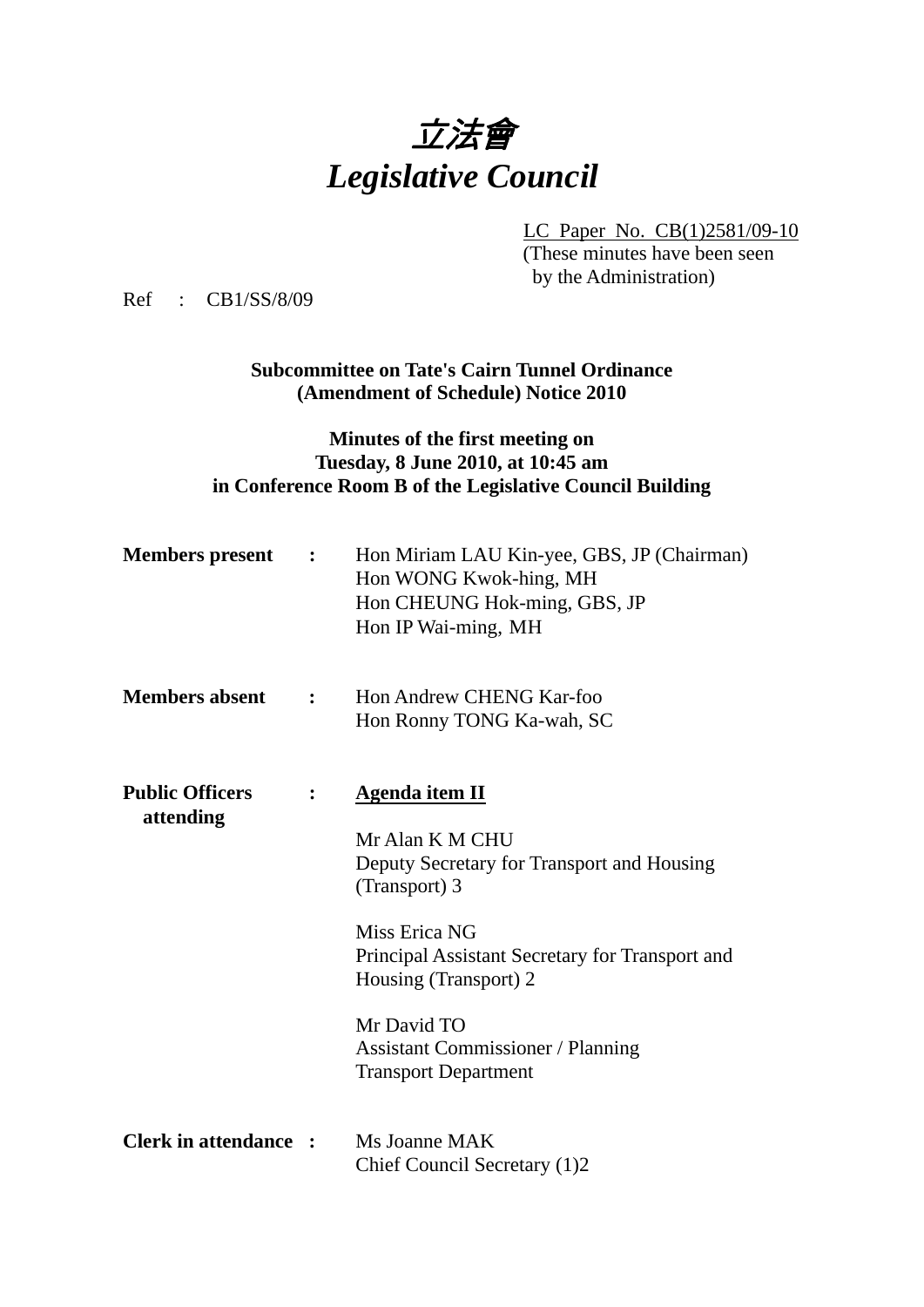| <b>Staff in attendance :</b> | Mr Stephen LAM<br><b>Assistant Legal Adviser 4</b> |
|------------------------------|----------------------------------------------------|
|                              | Ms Sarah YUEN<br>Senior Council Secretary (1)6     |
|                              | Miss Angela LAM<br>Legislative Assistant (1)5      |

## **I Election of Chairman**

Action

Ms Miriam LAU was elected Chairman of the Subcommittee.

| $\mathbf{I}\mathbf{I}$ | <b>Meeting with the Administration</b> |                               |
|------------------------|----------------------------------------|-------------------------------|
|                        | (L.N. 67 of 2010)                      | Tate's Cairn<br>Tunnel        |
|                        |                                        | Ordinance (Amendment of       |
|                        |                                        | Schedule) Notice 2010         |
|                        | File Ref: THB(T) CR 1/4651/94          | The Legislative Council Brief |
|                        |                                        | issued by the Transport and   |
|                        |                                        | Housing Bureau                |
|                        | LC Paper No. LS $68/09-10$             | Legal Service Division        |
|                        |                                        | Subsidiary<br>Report on       |
|                        |                                        | Legislation Gazetted<br>on    |
|                        |                                        | 20 May 2010                   |
|                        | LC Paper No. $CB(1)2133/09-10(01)$     | Marked-up copy of<br>the      |
|                        |                                        | Schedule to Tate's Cairn      |
|                        |                                        | Tunnel Ordinance (Cap.393)    |
|                        |                                        | prepared by the Legal Service |
|                        |                                        | Division                      |
|                        | LC Paper No. CB(1)2150/09-10           | Paper on Tate's Cairn Tunnel  |
|                        |                                        | Ordinance (Amendment of       |
|                        |                                        | Schedule) Notice<br>2010      |
|                        |                                        | prepared by the Legislative   |
|                        |                                        | Council Secretariat)          |
|                        |                                        |                               |

2. The Subcommittee deliberated (index of proceedings attached at **Annex**).

3. Members noted that there was little room for Members to amend the Tate's Cairn Tunnel Ordinance (Amendment of Schedule) Notice 2010 other than making minor technical amendments, and that the Legislative Council could not repeal the Notice. Members expressed the following views and concerns about the toll increase reflected by the Notice, in particular the following –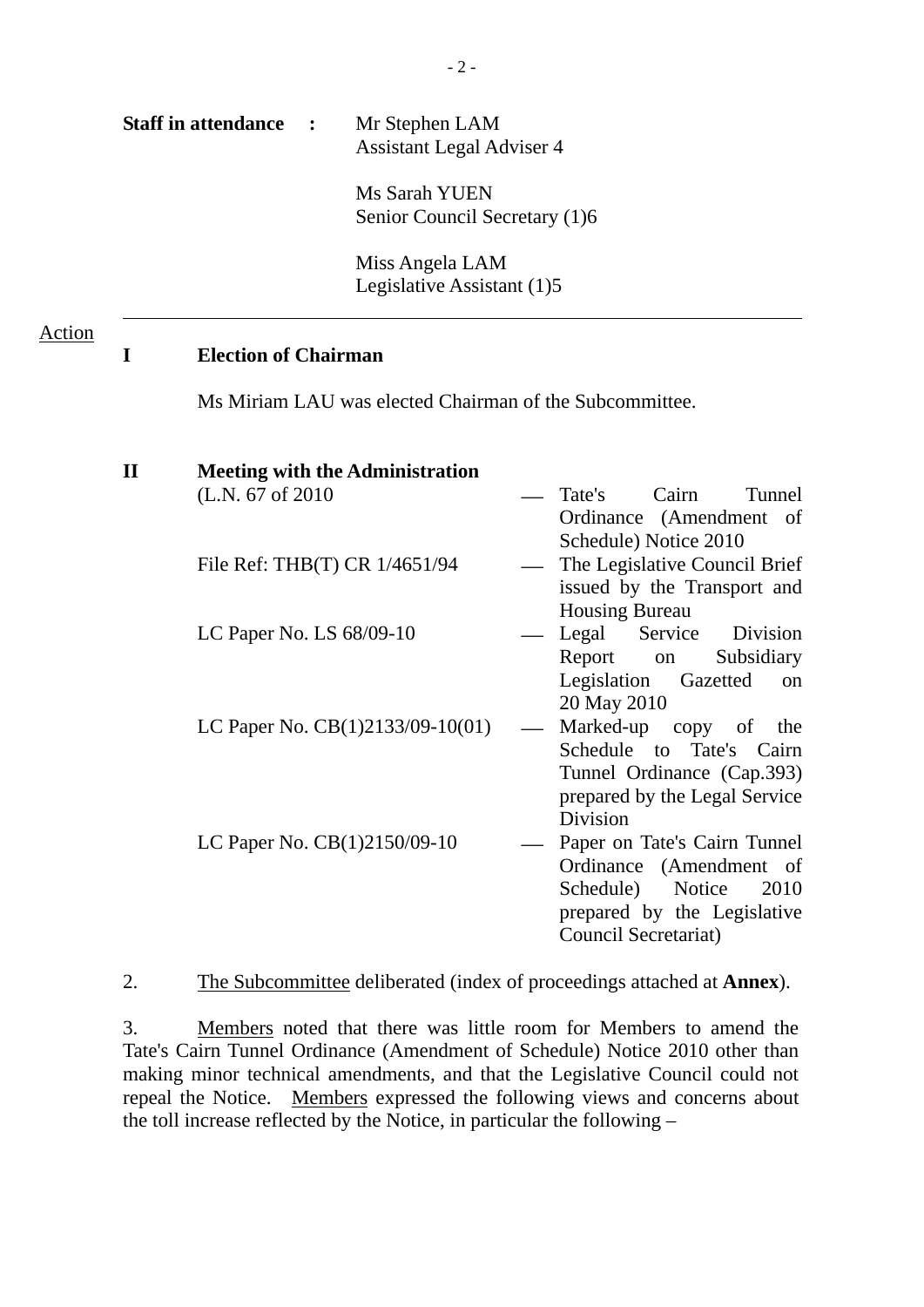- (a) Whether the proposed toll increase was justified having regard that the Tate's Cairn Tunnel Company Limited (TCTC) was making a profit;
- (b) The toll increase might trigger a round of fee increases by other public utilities, and a suggestion that TCTC should be urged to offer additional toll concessions, in particular those for buses considering their high patronage;
- (c) More vehicles might divert to the Lion Rock Tunnel (LRT) owing to the widened toll disparity between LRT and the Tate's Cairn Tunnel (TCT) as a result of the toll increase; and
- (d) The impact of the toll increase on the traffic flow and toll level of Route 8.

4. The Administration agreed to convey members' views and concerns to TCTC, and made the following points –

- (a) TCT's tolls took up less than 1% of the total operational cost of bus companies; and
- (b) The toll increase was forecast to cause only a slight traffic diversion of about 500 and 100 vehicles daily to LRT and Route 8 respectively.

Admin Clerk 5. Members agreed to schedule another meeting for Tuesday, 15 June 2010, at 4:30 pm to meet with TCTC and to enable the Administration to report on the outcome of its negotiation with TCTC for additional toll concessions. Members also agreed that the Chairman should move a motion to extend the scrutiny period of the Notice to 14 July 2010.

## **III Any other business**

6. There being no other business, the meeting ended at 11:20 am.

Council Business Division 1 Legislative Council Secretariat 23 July 2010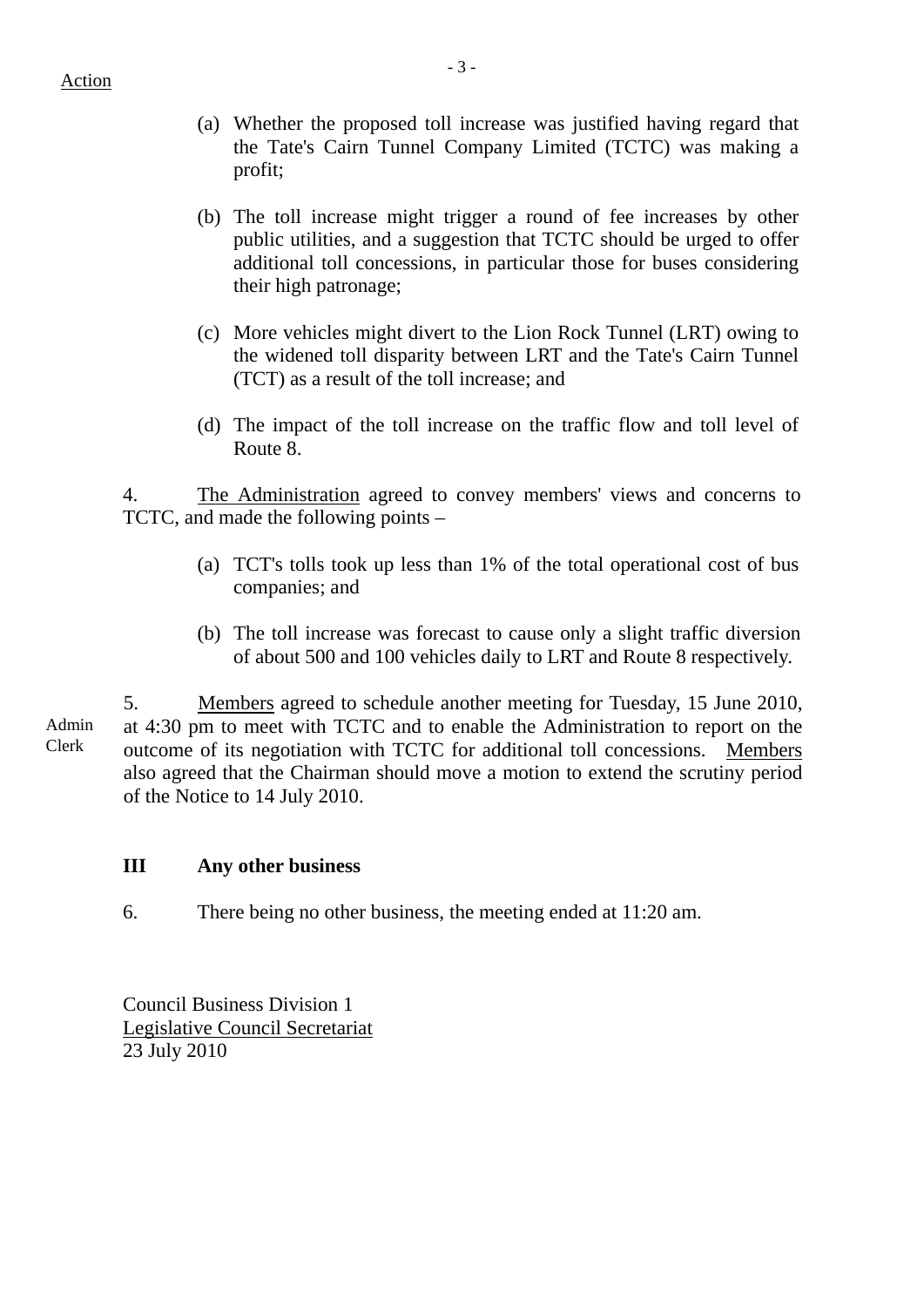## **Proceedings of the first meeting of the Subcommittee on Tate's Cairn Tunnel Ordinance (Amendment of Schedule) Notice 2010 on Tuesday, 8 June 2010, at 10:45 am in Conference Room B of the Legislative Council Building**

| <b>Time</b><br>marker         | <b>Speaker</b>                                           | Subject(s)                                                                                                                                                                                                                                                                                                                                                                                                                                                                                                                                                                                                                                                                                                                                                                                                                                                             | <b>Action required</b> |  |  |  |
|-------------------------------|----------------------------------------------------------|------------------------------------------------------------------------------------------------------------------------------------------------------------------------------------------------------------------------------------------------------------------------------------------------------------------------------------------------------------------------------------------------------------------------------------------------------------------------------------------------------------------------------------------------------------------------------------------------------------------------------------------------------------------------------------------------------------------------------------------------------------------------------------------------------------------------------------------------------------------------|------------------------|--|--|--|
|                               | <b>Agenda item I - Election of Chairman</b>              |                                                                                                                                                                                                                                                                                                                                                                                                                                                                                                                                                                                                                                                                                                                                                                                                                                                                        |                        |  |  |  |
| 000057-<br>000120             | Ms Miriam LAU<br>Mr WONG Kwok-hing<br>Mr CHEUNG Hok-ming | Opening remarks and election of Chairman                                                                                                                                                                                                                                                                                                                                                                                                                                                                                                                                                                                                                                                                                                                                                                                                                               |                        |  |  |  |
|                               | Agenda item II - Meeting with the Administration         |                                                                                                                                                                                                                                                                                                                                                                                                                                                                                                                                                                                                                                                                                                                                                                                                                                                                        |                        |  |  |  |
| $000121 -$<br>000514          | Chairman<br>Administration                               | Administration's briefing on the Notice                                                                                                                                                                                                                                                                                                                                                                                                                                                                                                                                                                                                                                                                                                                                                                                                                                |                        |  |  |  |
| $000515 -$ Chairman<br>001049 | Mr WONG Kwok-hing<br>Administration                      | Expression of regrets that no representative<br>from TCTC attended the meeting<br>Expression of concern that the toll increase<br>might trigger a round of fee increases by other<br>public utilities, and call for additional toll<br>concessions to mitigate the above impact<br>Discussion on the need to examine the option of<br>buying back TCT to obviate further toll increases<br>by TCTC, and on the progress of the study on<br>rationalizing the utilization of road harbour<br>crossings                                                                                                                                                                                                                                                                                                                                                                  |                        |  |  |  |
| $001050 -$<br>002015          | Chairman<br>Mr CHEUNG Hok-ming<br>Administration         | Discussion on the concern about the diversion of<br>more vehicles to LRT owing to the widened toll<br>disparity between LRT and TCT as a result of the<br>toll increase<br>Discussion on the impact of the toll increase on<br>the toll level of Route 8<br>Discussion on the impact of the toll increase on<br>the traffic flow of Route 8, and hence the need to<br>relieve the serious congestion during morning<br>peak hours at the Shatin section of Tai Po Road<br>near New Town Plaza, which was the road<br>leading to Route 8<br>Discussion on the cause of the above congestion<br>problem, namely, the failure to seek approval<br>from Sha Tin District Council for the permanent<br>closure of the slip road in front of Scenery Court<br>to facilitate widening of the above section of Tai<br>Po Road, and on the possible solutions to the<br>problem |                        |  |  |  |